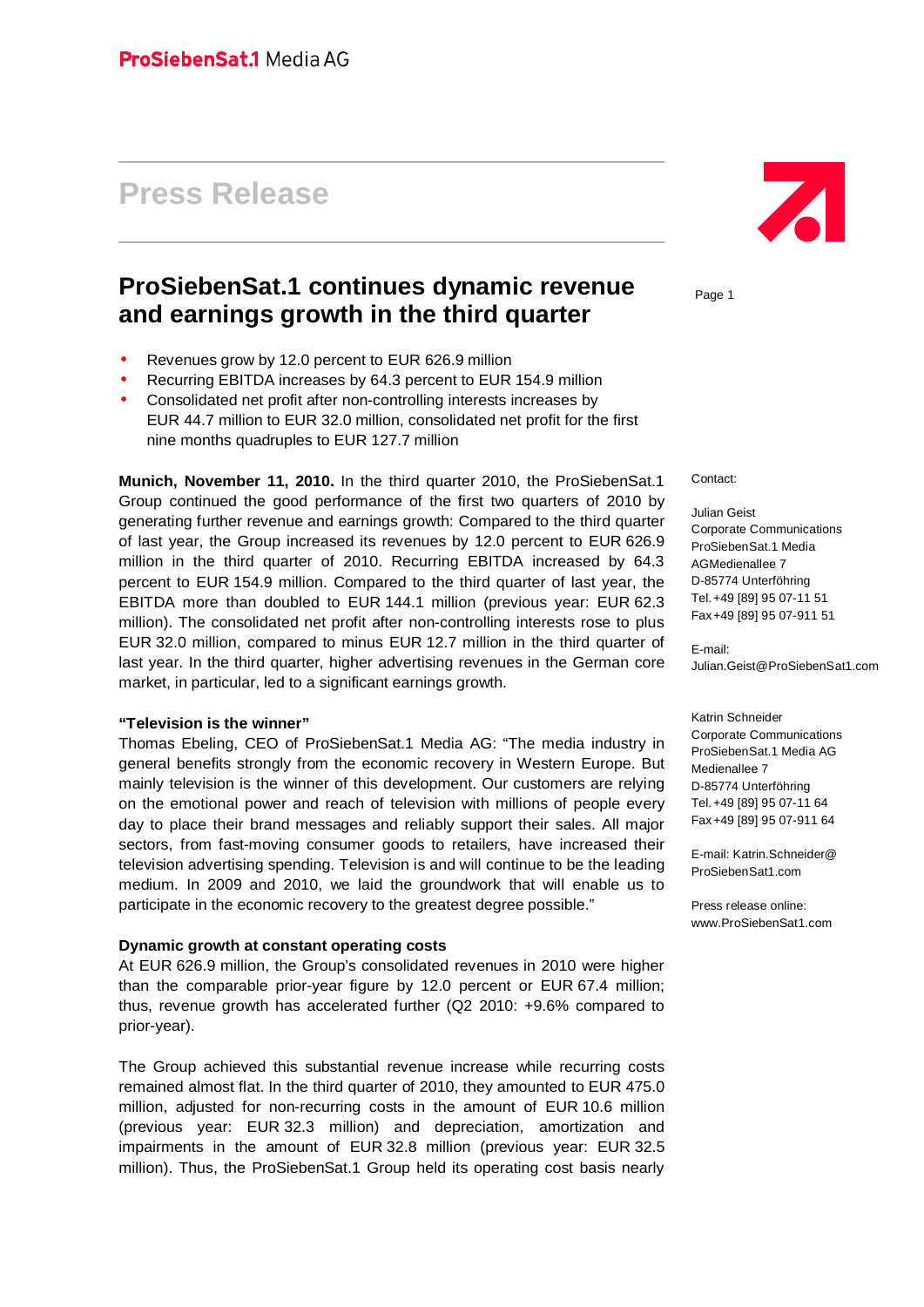

on the prior-year level of EUR 469.3 million  $(+1.2\%$  compared to the prior-year  $P_{\text{aqe 2 of 5}}$ period). In that respect, the Group benefited not only from its strict cost management, but also from the successfully implemented efficiency enhancement measures. The Group improved its cost structure in particular by having relocated large parts of its Berlin facilities to Munich last year. With the sale of the news channel N24 and the production company MAZ&More in June 2010, the ProSiebenSat.1 Group took another important step to permanently enhance its efficiency.

The increased revenues, combined with effective cost management, led to a further earnings improvement in the third quarter of 2010. Recurring EBITDA rose by 64.3 percent to EUR 154.9 million (previous year: EUR 94.3 million), while EBITDA – earnings before interest, taxes, depreciation and amortization, including non-recurring items – reached EUR 144.1 million (previous year: EUR 62.3 million). The consolidated net profit for the period after non controlling interests also showed a significant increase, rising to EUR 32.0 million (previous year: EUR -12.7 million).

#### **Profitable growth in all segments**

Benefiting from the higher spending of the advertising industry, the ProSiebenSat.1 Group substantially increased its TV advertising revenues in the German core market. Compared to the third quarter of last year, the Free TV segment in Germany, Austria and Switzerland reached strong revenue growth of 14.8 percent, with total revenues rising to EUR 387.1 million (previous year: EUR 337.3 million). Aside from the general market recovery, this positive development was additionally supported by the Group's successes in the audience market. Thus, the Group was able to capitalize on audience ratings with its advertising customers, thanks to award-winning series like "Danni Lowinski" (SAT.1), shows like "Schlag den Raab" (ProSieben) and successful magazines like "Galileo" (ProSieben) and "Abenteuer Leben täglich Wissen" (kabel eins). At EUR 104.0 million, the recurring EBITDA of the segment was twice as high as the comparable prior-year figure of EUR 51.8 million.

The revenue contribution of the International Free TV segment rose by 5.0 percent compared to the third quarter of last year to reach EUR 156.7 million (previous year: EUR 149.2 million). The revenue increase mainly resulted from higher distribution revenues. Recurring EBITDA improved by 20.0 percent to EUR 32.4 million (previous year: EUR 27.0 million).

The Diversification segment, which includes all business activities outside the core business of advertising-financed free TV, generated revenues of EUR 83.1 million, representing an increase of 13.8 percent or EUR 10.1 million. The revenue growth was generated especially by the online business, which complements the core business of TV. In addition to the online business, the commerce and music business areas, among others, also continued their growth. Compared to the third quarter of last year, the segment's recurring EBITDA rose by 19.4 percent to EUR 18.5 million (previous year: EUR 15.5 million).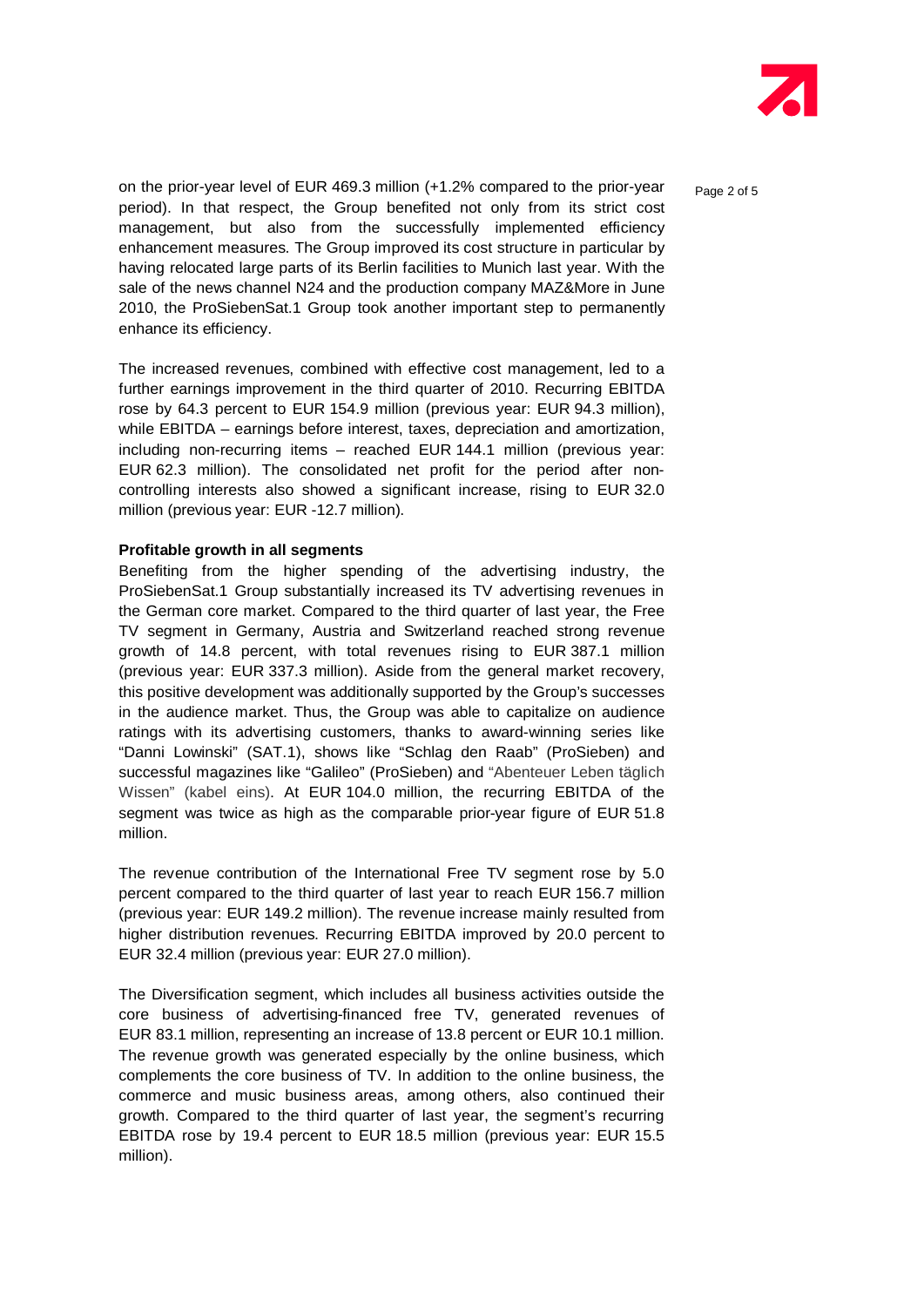

#### **Substantial consolidated net income, also in the first nine months of 2010**

In the first three quarters of 2010, the ProSiebenSat.1 Group generated consolidated revenues of EUR 2.046 billion, an increase of 8.8 percent or EUR 165.5 million compared to the first nine months of last year. Adjusted for non-recurring costs associated with the sale of N24, in particular, recurring costs remained stable at EUR 1.505 billion (+0.3% or EUR 4.0 million compared to the prior-year period). Compared to the corresponding prior-year period, recurring EBITDA rose by 40.6 percent to EUR 547.3 million (previous year: EUR 389.3 million). After income taxes and non-controlling interests, the consolidated profit for the period amounted to EUR 127.7 million (previous year: EUR 31.1 million). Thus, the consolidated net profit for the first three quarters of 2010 was four times higher than the corresponding prior-year figure.

#### **Further reduction of net financial debt**

Compared to the prior-year reporting date, net financial debt  $-$  defined as total loans and borrowings minus cash and cash equivalents and current financial assets – declined by EUR 250.6 million to EUR 3.284 billion. The decrease in net financial debt reflects the Group's improved earnings and good liquidity situation.

Therefore, the financial leverage of the Group, i.e. the ratio of net financial debt to recurring EBITDA for the last twelve months improved to 3.8 times as at September 30, 2010. At the prior-year reporting date, this ratio had been 5.3 times the recurring EBITDA.

#### **Outlook**

The overall business performance of the ProSiebenSat.1 Group in the first nine months of 2010 has been very positive. The ProSiebenSat.1 Group is also confident about its prospects in the final quarter of the year, although the Group will probably not be able to match the high growth rates achieved in the preceding quarters, due to the more challenging prior-year comparison figures especially in the German core market. In any case, the ProSiebenSat.1 Group will clearly exceed last year's recurring EBITDA on a year-to-year basis.

CEO Thomas Ebeling: "In October, the ProSiebenSat.1 Group had a good start into the fourth quarter, which is typically the most important quarter for the business of our industry. This strengthens our confidence regarding the full year 2010. Our most important strategic task will be to use the power of our TV brands for the purpose of driving growth initiatives in adjacent business areas. There are many opportunities we can take advantage of: in the digital world, in production, music and e-commerce. For us, TV is the key to these markets and will continue to be the lead medium."

Page 3 of 5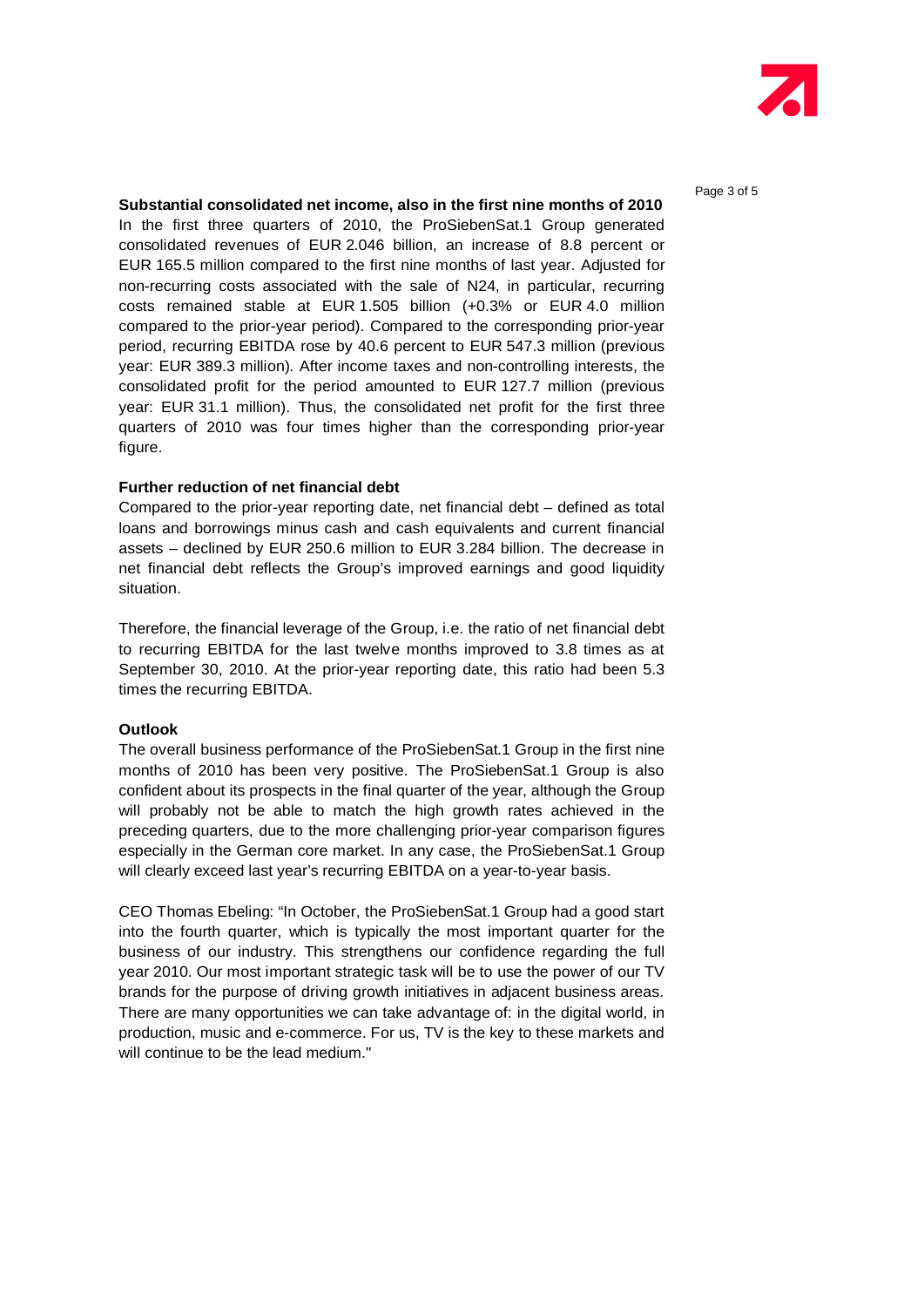

### **Key Figures for the ProSiebenSat.1 Group**

| In EUR m                                                           | Q3 2010 | Q3 2009 | in %       | 9M 2010  | 9M 2009  | in %       |
|--------------------------------------------------------------------|---------|---------|------------|----------|----------|------------|
| Revenue                                                            | 626.9   | 559.5   | $+12.0$    | 2,045.9  | 1,880.4  | $+8.8$     |
| Total costs <sup>(1)</sup>                                         | 518.4   | 534.1   | $-2.9$     | 1,687.2  | 1,658.9  | $+1.7$     |
| Recurring costs <sup>(2)</sup>                                     | 475.0   | 469.3   | $+1.2$     | 1,505.3  | 1,501.3  | $+0.3$     |
| Consumption<br>οf                                                  |         |         |            |          |          |            |
| programming assets                                                 | 243.0   | 238.4   | $+1.9$     | 766.5    | 778.5    | $-1.5$     |
| Recurring EBITDA <sup>(3)</sup>                                    | 154.9   | 94.3    | $+64.3$    | 547.3    | 389.3    | $+40.6$    |
| <b>Recurring EBITDA</b><br>margin (in %)                           | 24.7    | 16.9    | $+7.8$ pts | 26.8     | 20.7     | $+6.1$ pts |
| <b>EBITDA</b>                                                      | 144.1   | 62.3    | $+131.3$   | 468.7    | 330.0    | $+42.0$    |
| Non-recurring items <sup>(4)</sup>                                 | $-10.8$ | $-32.0$ | $+66.3$    | $-78.6$  | $-59.3$  | $-32.5$    |
| EBIT                                                               | 111.4   | 29.8    | $+273.8$   | 365.4    | 235.9    | $+54.9$    |
| Financial result                                                   | $-66.7$ | $-48.5$ | $-37.5$    | $-179.0$ | $-177.2$ | $-1.0$     |
| Profit/loss before<br>income taxes                                 | 44.6    | $-18.7$ | $-/-$      | 186.4    | 59.1     | $+215.4$   |
| Consolidated net profit<br>(after<br>non-controlling<br>interests) | 32.0    | $-12.7$ | $-/-$      | 127.7    | 31.1     | $+310.6$   |
| Investments in<br>programming assets                               | 308.9   | 301.4   | $+2.5$     | 953.9    | 959.4    | $-0.6$     |

| In EUR $m$                | 09/30/2010 | 12/31/2009 | 09/30/2009 |
|---------------------------|------------|------------|------------|
| Programming assets        | 1,682.5    | 1,526.5    | 1,534.6    |
| Equity                    | 762.6      | 580.8      | 438.9      |
| Equity ratio (in %)       | 12.1       | 9.4        | 7.3        |
| Cash and cash equivalents | 743.4      | 737.4      | 508.4      |
| Net financial debt        | 3,283.8    | 3,294.6    | 3,534.4    |
| Employees <sup>(5)</sup>  | 4,726      | 4,814      | 4.916      |

 $<sup>(1)</sup>$  The figure for 9M 2010 contains non-recurring expenses of EUR 50 million and impairments of EUR 4.9 million related to the</sup> N24 transaction in June 2010. <sup>(2)</sup> Total costs minus non-recurring expenses as well as depreciation, amortization and impairments. <sup>(3)</sup> EBITDA adjusted for non-recurring items. <sup>(4)</sup> Net balance of non-recurring expenses and non-recurring income.  $<sup>(5)</sup>$  Full-time equivalents at the reporting date.</sup>

# **Key Figures by segment**

| In EUR m                    | Q3 2010                  | Q3 2009 | in $%$  | Q3 2010                 | Q3 2009 | in $%$   |
|-----------------------------|--------------------------|---------|---------|-------------------------|---------|----------|
|                             | <b>External Revenues</b> |         |         | <b>Recurring EBITDA</b> |         |          |
| Free TV German-<br>speaking | 387.1                    | 337.3   | $+14.8$ | 104.0                   | 51.8    | $+100.8$ |
| Free TV International       | 156.7                    | 149.2   | $+5.0$  | 32.4                    | 27.0    | $+20.0$  |
| <b>Diversification</b>      | 83.1                     | 73.0    | $+13.8$ | 18.5                    | 15.5    | $+19.4$  |